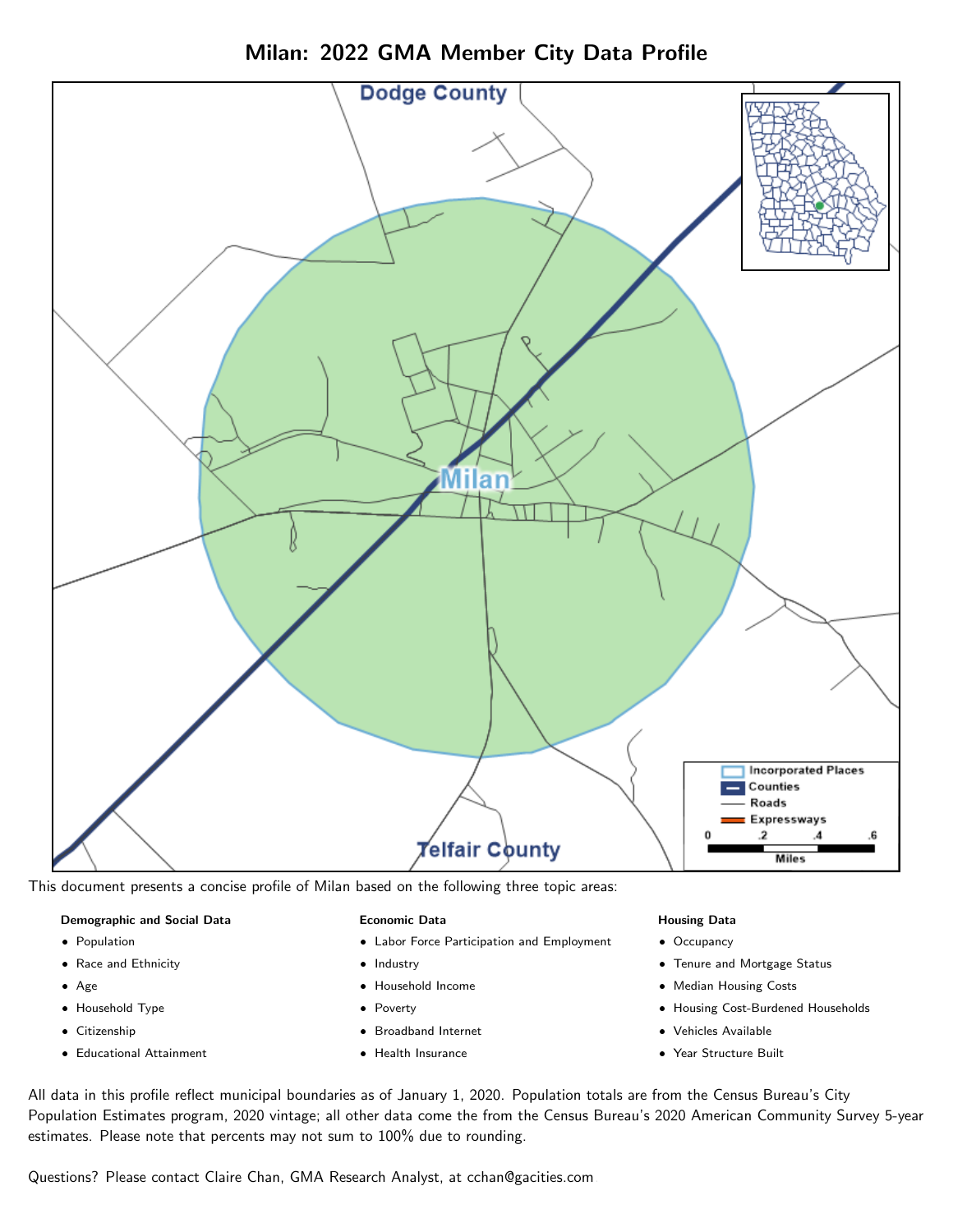# Milan: Demographic and Social



Male **Female** 85 and over 80-84 75-79 70-74 65-69 60-64 55-59 50-54 45-49 40-44 35-39 30-34 25-29 20-24 15-19  $10-14$ 5-9 Under 5

0% 2% 4% 6% 8% 10% 12% 14% 14% 12% 10% 8% 6% 4% 2%

# **Citizenship**

Age

| Native Born<br>100% |  |
|---------------------|--|
|                     |  |

Race and Ethnicity



Source: U.S. Census Bureau, City Population Estimates, 2020 vintage Source: American Community Survey, 2020 5-year estimates, table B03002

#### Household Type



Source: American Community Survey, 2020 5-year estimates, table B01001 Source: American Community Survey, 2020 5-year estimates, table B11001

#### Educational Attainment



Source: American Community Survey, 2020 5-year estimates, table B05002 Source: American Community Survey, 2020 5-year estimates, table B15002

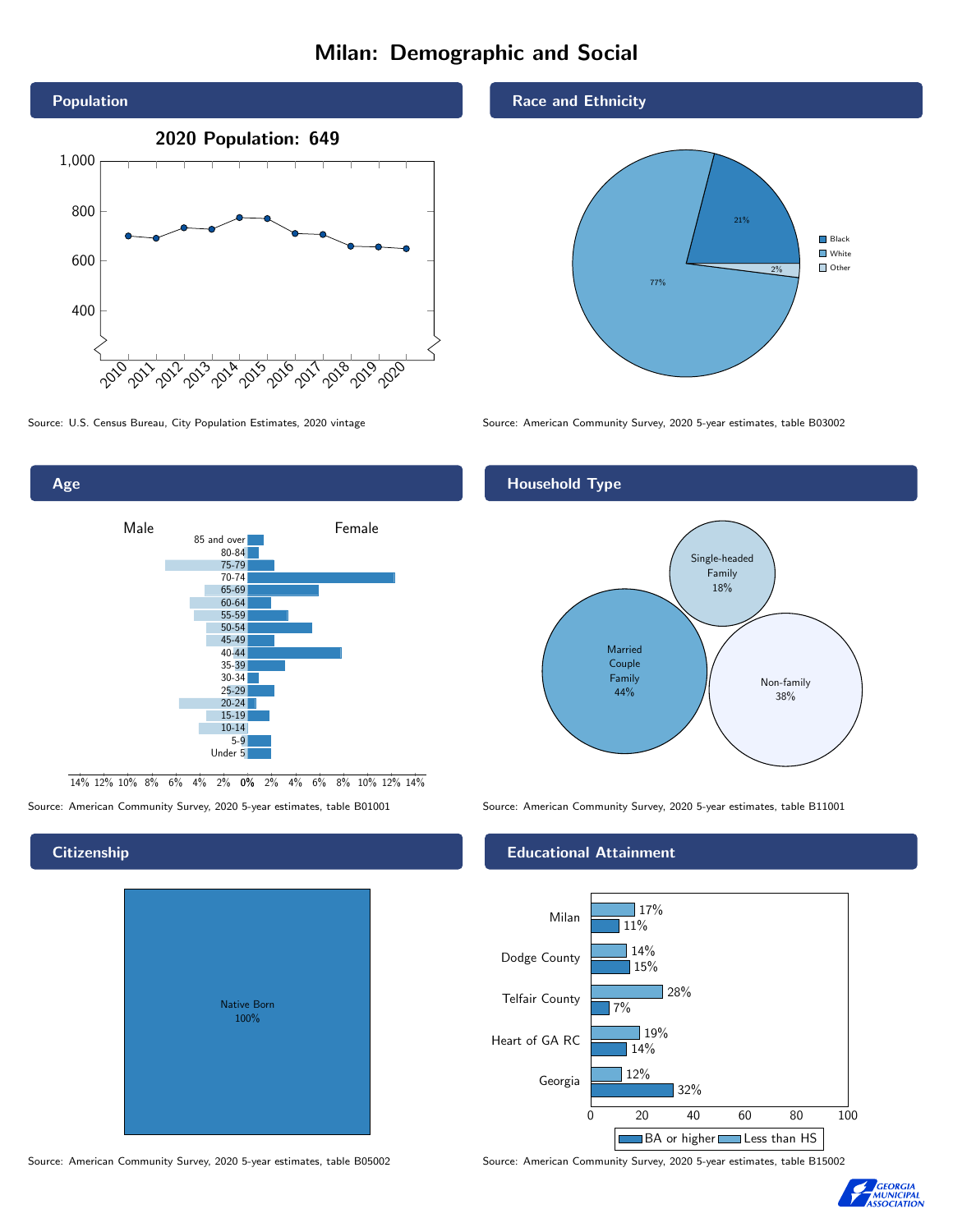# Milan: Economic



Source: American Community Survey, 2020 5-year estimates, table B23001 Note: Unemployment rate is based upon the civilian labor force.

#### Industry

| Agriculture, forestry, fishing and hunting, and mining      | $3\%$ |  |
|-------------------------------------------------------------|-------|--|
| Construction                                                | 10%   |  |
| Manufacturing                                               | 12%   |  |
| <b>Wholesale Trade</b>                                      | $0\%$ |  |
| Retail Trade                                                | 7%    |  |
| Transportation and warehousing, and utilities               |       |  |
| Information                                                 | $1\%$ |  |
| Finance and insurance, real estate, rental, leasing         |       |  |
| Professional, scientific, mgt, administrative, waste mgt    |       |  |
| Educational services, and health care and social assistance |       |  |
| Arts, entertainment, recreation, accommodation, food        |       |  |
| service                                                     |       |  |
| Other services, except public administration                |       |  |
| Public administration                                       |       |  |

Source: American Community Survey, 2020 5-year estimates, table C24030



Source: American Community Survey, 2020 5-year estimates, tables B19013 and B19025 Source: American Community Survey, 2020 5-year estimates, table B17010



Poverty



#### Health Insurance



Source: American Community Survey, 2020 5-year estimates, table B28002 Source: American Community Survey, 2020 5-year estimates, table B18135